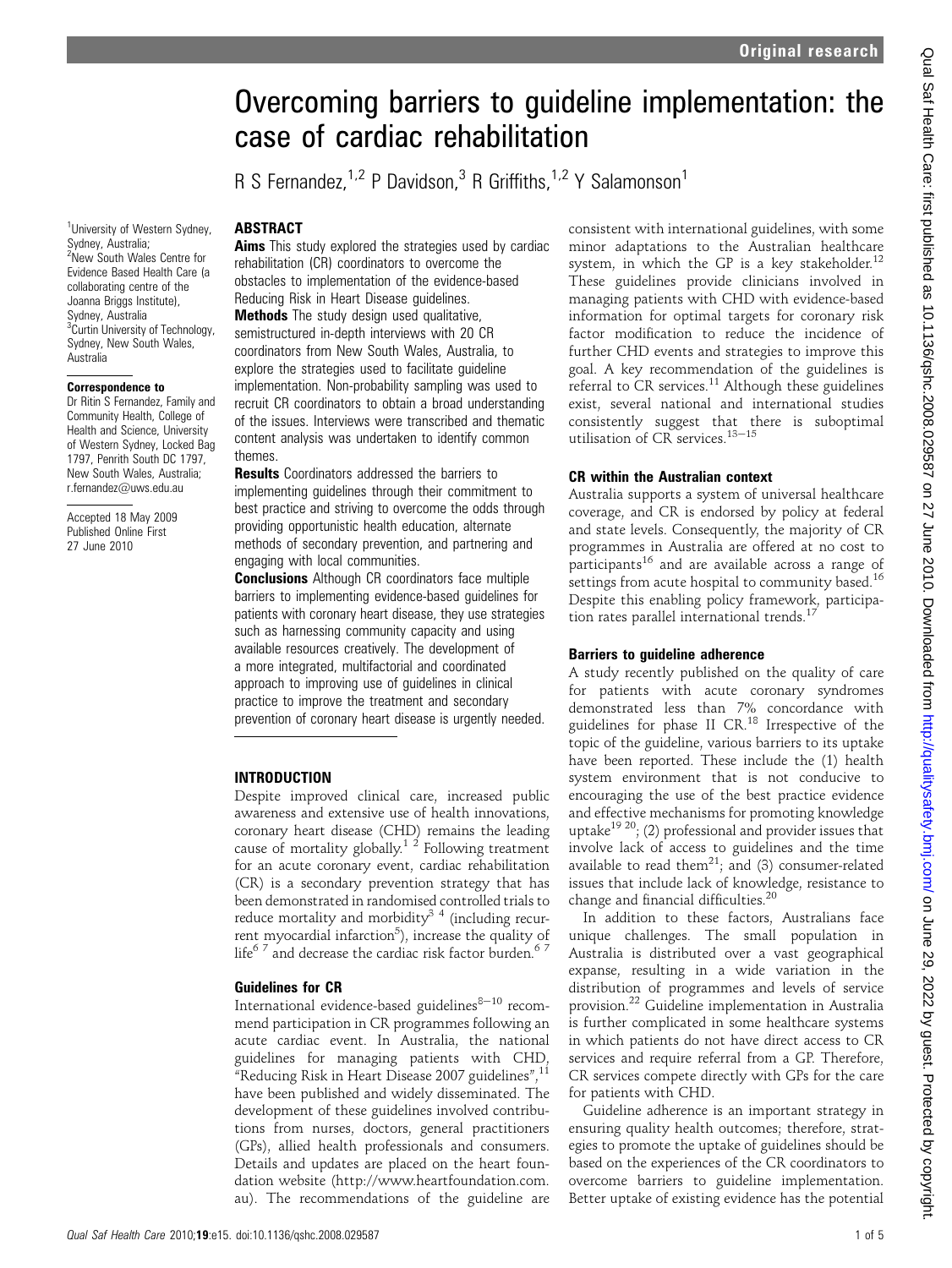to significantly improve healthcare quality and safety in Australia and abroad.

We have previously described the coordinators' perceptions of patient-related barriers to guideline implementation.<sup>23</sup> This study sought to examine the strategies used by CR coordinators to overcome the barriers to CR guideline implementation. Therefore, the question under investigation was: 'What are the experiences and strategies used by CR coordinators to overcome obstacles to implementation of the evidence-based Reducing Risk in Heart Disease guidelines?'

# **METHOD**

## Selection of CR programmes and CR coordinators

Twenty-five per cent of CR programmes from each of the five geographical areas<sup>24</sup> in New South Wales (NSW), Australia, were randomly selected from the directory maintained by the National Heart Foundation of Australia (NSW branch)<sup>25</sup> by a researcher not associated with the study. CR programme coordinators were sent a personally addressed letter, inviting them to participate in the study. A date and time for the interview was organised for those who responded, and this was considered as a form of consent. On the day of the interview, before commencing, verbal consent was obtained, $^{26}$  permission to voice record was confirmed and this agreement was also voice recorded. Approval to undertake the study was obtained from the University of Western Sydney and the Sydney South West Area Health Service.

## Data collection

This study adopted an interview-guided approach, $27$  which consisted of closed and open-ended questions that were informed by the Reducing Risk in Heart Disease guidelines<sup>11</sup> and the NSW Policy Standards for Cardiac Rehabilitation.<sup>28</sup> The interview schedule was pilot tested using three CR coordinators randomly selected from the CR directory, to ensure comprehension and accuracy of the technical terms used. Data obtained from the pilot participants were not included in the final analysis. All participants were sent an electronic copy of the interview guide when the appointment for the interview was scheduled. Interviews were conducted in a closed, quiet office by the researcher who was skilled and experienced in conducting telephone interviews.29 Interviews lasted from 60 to 90 min and were digitally audio recorded. $30$  For the purpose of this study, content transcription of all recordings $31$  was undertaken by the researcher and a research assistant. The length of the transcriptions varied from 15 to 25 pages.

## Data analysis

All notes were reviewed within 72 h after the interview. Crosscase analysis was used to identify and code commonalties, which were then used to generate themes that occurred across each of the CR programmes. $32$  Analysis was undertaken using a qualitative (NVivo) programme to determine emerging themes.  $33$ A second member of the research team, who was not involved with the data collection, reviewed the preliminary content analysis against the transcripts and the audio tapes.

## FINDINGS

A total of 126 CR centres were identified across the five geographical categories, and 37 CR coordinators were invited to participate in the study. Of these CR coordinators, 25 agreed to participate in the study; however, only 20 were available for the interviews: highly accessible (n=4 of 7), accessible (n=8 of 8), moderately accessible (n=7 of 14), remote (n=1 of 7) areas. The CR coordinator from the very remote area was new to the service

and therefore declined to participate. Reasons for non-participation included lack of time, recent update of policies and lack of funding.

# Profile of CR coordinators

Seventeen of the 20 CR programme coordinators were registered nurses, and the remaining three programmes were individually coordinated by a physiotherapist, occupational therapist or a speech pathologist. The number of years of experience as a CR coordinator ranged from 1 to 15 years.

## Description of the programmes

Fifteen of the 20 CR programmes were located in the hospital setting. The remaining programmes were located in the community setting or were home based. Five CR coordinators indicated that they provided hospital and community-based CR services. The length of the programmes varied between 3 days and 12 weeks, with the majority ( $n=13$ ) conducted over 6 weeks. Only three coordinators, all from highly accessible areas, reported that they provided CR services 5 days of the week. The remaining coordinators stated that they were funded to offer services ranging from 1 to 4 days each week. One coordinator indicated that they provided services on a needs basis, and another stated that they conducted four programmes per year. All programmes were conducted during normal working hours, although three coordinators indicated that they also offered programmes in the evenings (n=2) and on weekends (n=1).

## Approaches to overcome obstacles to CR guideline implementation

Two major themes were identified under approaches to overcome obstacles. These included commitment to best practice and striving to overcome the odds.

## Commitment to best practice

A major theme that emerged from the interviews with coordinators was their commitment to best practice despite the various barriers to implementing the guidelines. Incorporated within this major theme are the following subthemes: doing the best we can, championing to provide evidence-based care and providing practical knowledge.

## Doing the best we can

Although most of the coordinators expressed frustration with the lack of staff, they all indicated that providing CR services on the best available evidence was vital and it was important for them to keep up to date with the recent developments in CR:

'I try to keep my practice up to speed with most things that is within my ability or within the budget and the service can provide.'

Participants discussed how, despite the lack of resources, they provided innovative ways to deliver patient education and other services. While some developed their own information packages, others used the limited available resources sparingly.

Some participants discussed how they used the 'scare tactic' to encourage attendance at CR programmes; that is, by suggesting that failure to attend would lead to the patients having extensive complications resulting from heart disease. They also mentioned that 'most cardiologists and some of the GPs do the same'.

To overcome the lack of referral, some coordinators discussed how they identified patients suitable for CR.

<sup>&#</sup>x27;I look at the emergency department presentations, follow them up with a phone call.'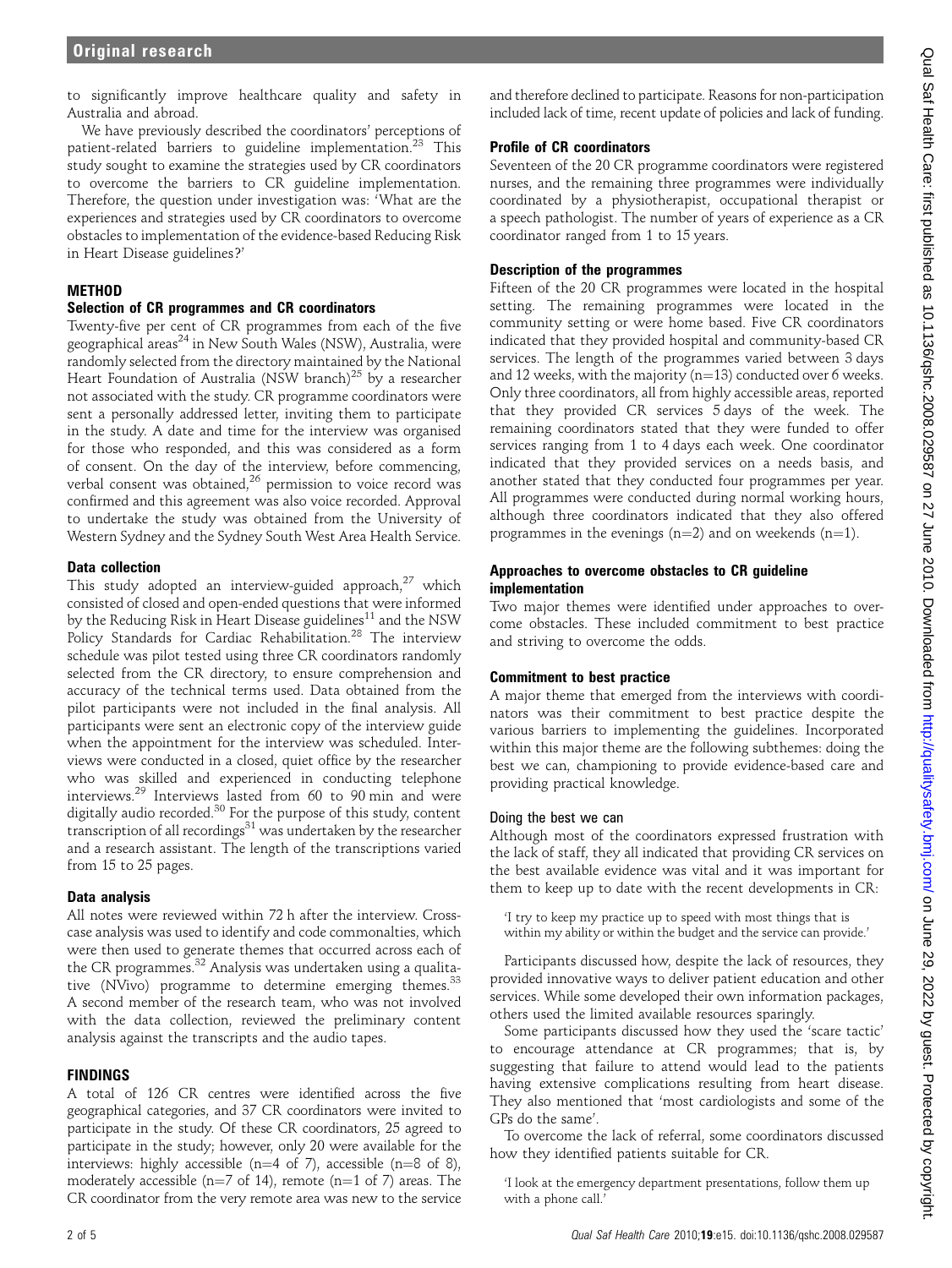They indicated that this was possible because of hospital guidelines that permitted them to contact patients for CR following discharge. Others, particularly those in moderately and less accessible areas, reported that they asked the family to contact them and felt that it was possible as it was a small community. They reported promoting the service by contacting the GPs and informing them of the CR programmes.

#### Championing to provide evidence-based care

Providing feedback to members of the healthcare team has been reported to increase communication and enhance patient care. Most of the participants provided feedback to the GPs about the patients' progress through the CR programme. They also contacted the patients' GP or cardiologist if they felt that the patients were not receiving optimal care. One CR coordinator said that:

'If we find someone without statin, we follow that through with the GP or cardiologist.'

Three participants stated that they also worked as practice nurses in the GP's surgery. They took the opportunity in that role to discuss the patients' problems with the GP and to personally organise the referral and appointments for patients to appropriate services.

#### Providing practical strategies to adhere to recommendations

CR coordinators discussed the strategies they used to provide practical knowledge to promote a healthy lifestyle. Maintaining contact with patients following completion of the programme to monitor their progress was one strategy reported. They reported conducting activities that provided opportunities for coordinators to monitor patient progress and revise the content learnt during the group programme. They also described the various activities that they conducted within a social environment to maintain the motivation and empower patients to continue their healthy lifestyle. One coordinator stated,

'We have morning tea and cooking sessions and people love it.'

#### Striving to overcome the odds

Education on the go, providing alternate methods of CR services and community engagement were strategies used by CR coordinators to overcome the odds.

#### Education on the go

Lack of time and staff did not prevent some coordinators from giving advice and education in other locations.

'We provided education when we see them [the patient] in the hospital for something else.'

Others mentioned that living and working in a small community meant that they frequently saw patients at the supermarket, and they took the opportunity if the patient consented to provide education and shopping skills.

#### Providing alternate methods of secondary prevention

To overcome travel difficulties to services, coordinators provided home-based CR services to some patients, particularly older persons. They felt that offering this service in the person's own home could cut down on some of the travel costs as well as empower the patient to modify risk-related behaviour. Others scheduled the patient to consult more than one service during a visit to the centre to reduce travel.

To facilitate the referral process, some coordinators reported that they had discussions with the GP about the benefits of patients participating in the CR programme.

#### Partnering and engaging with local communities

The success of health-related programmes is largely dependent on partnership with, and leadership provided by, the local community. Participants described how they involved the local community in reducing risk factors for heart disease. This involvement ranged from providing education and spending time with other cardiac patients. They used community support and donations to organise activities such as walking groups that are mainly led by a former programme participant. Support obtained from local restaurants regarding healthy cooking was also reported:

'Our local restaurant runs a heart healthy day where all the food cooked is low fat.'

Engaging the ambulance service was another community engagement strategy frequently mentioned. The coordinators indicated that their programmes were supplemented by guest visits by ambulance officers who reinforced the warning signs of heart attack and the importance of early treatment. The use of the media to promote healthy behaviour was also discussed by the coordinators.

'I write short articles on heart disease for our community paper.'

Some indicated that they had personally visited local gyms to see what they could offer for heart patients. Another indicated that to facilitate implementation of the recommendations, they encouraged patients to use the local sports centre.

# **DISCUSSION**

This qualitative study was undertaken to identify the experiences and strategies used by CR coordinators to overcome obstacles to implementation of the evidence-based Reducing Risk in Heart Disease guidelines. The major strength of this study was the random selection of coordinators from all geographical regions of NSW. This method provided a broad view of the strategies utilised by coordinators in all areas for the implementation of the guidelines.

The results from this study extend the work of previous studies by identifying strategies to overcome the barriers to CR guideline implementation. The findings relating to CR coordinators striving to overcome the odds despite the lack of resources demonstrate their enthusiasm, dedication and commitment to provide evidence-based care. Lack of access to guidelines as well as lack of support from health services has often been cited as a barrier to guideline implementation.<sup>21</sup> In this study, CR coordinators indicated that they made extensive efforts to maintain their professional development, which demonstrates their commitment to evidence-based care. It is therefore imperative that collaborative efforts are made to promote knowledge transfer between guideline developers and the health professionals. Such formalisation will be important for those providing and referring to CR services. This finding relating to coordinators striving to maintain their professional development is important because guidelines are unlikely to be adopted in the absence of a strategy. Therefore, effective educational programmes to update providers' knowledge need to be incorporated.

Limited access, and in some places the absence of a dedicated CR programme, $^{22}$  has also been reported as a barrier to CR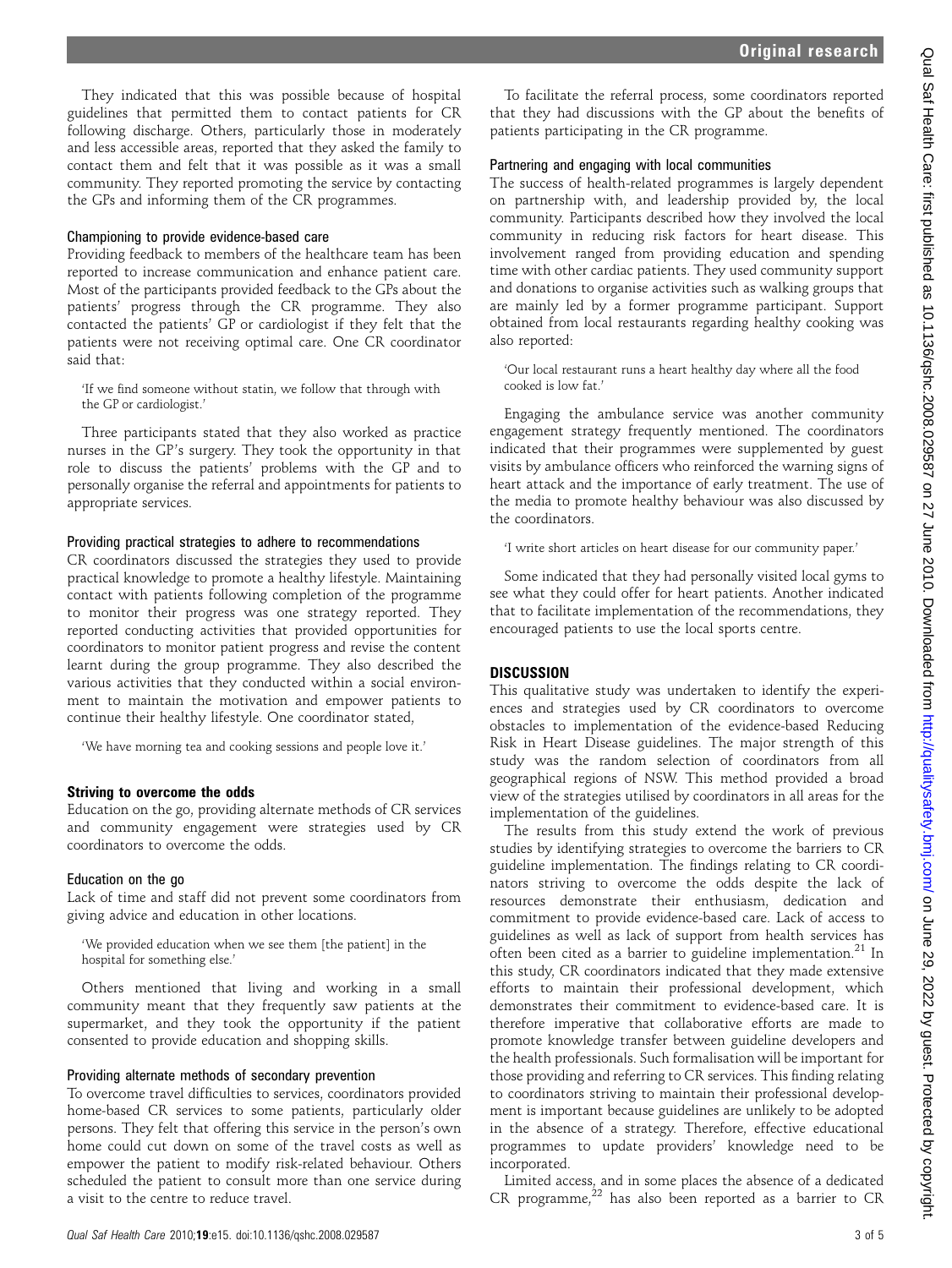guideline implementation. For example, many services are provided during standard business hours, which do not benefit patients who return to work following an acute event.<sup>34</sup> The lack of support could be attributed to the fact that the healthcare system focuses on acute illness rather than investing resources for the management of chronic illness. The CR coordinators in this study indicated that to overcome this barrier, they used other models such as home-based CR to reach patients who could not attend traditional programmes. This strategy enables the provision of evidence-based care and reduces the risk of a fragmented journey for patients in their struggle to obtain optimal healthcare.

Geographical location, resulting in lack of access to physical resources, GPs, allied health professionals, specialists and education, $^{22}$  is another significant barrier to participation in CR programmes and therefore the implementation of the guidelines. Provision of education at every available opportunity as well as partnering and engaging with local community services was a strategy implemented by CR coordinators to overcome these barriers. This finding exemplifies that the inequalities in access to services among individuals in non-metropolitan areas are of particular concern for the state-funded healthcare systems that endeavour to provide equal access to all citizens.

To overcome the barriers relating to poor coordination and referral to  $CR$  services, $35$  coordinators indicated that they attempted to identify and contact patients from the emergency department who would benefit from participating in CR programmes. This finding indicates that healthcare providers need to have a clearly defined role in the referral of eligible patients to CR programmes. The use of preprinted hospital discharge orders that specify CR referral, automatic inpatient consultation with a CR specialist and routine patient education could be strategies to enable referral. Although Australia has a universal system of access to CR, not all patients are aware and receive the services. The development of a centralised referral system for CR could overcome problems associated with referral and thus provide optimal care.

Communication difficulties across healthcare disciplines and facilities are also reported to mitigate the implementation of guidelines.<sup>20</sup> Coordinators reported that they were diligent in communicating health-related information to the patients' GPs. This finding underscores the importance of using a clear and formal system of communication to improve the consistency and flow of information.

Implementing evidence-based guidelines is challenging; therefore, identifying strategies to overcome barriers is fundamental in promoting the uptake of research findings. In particular, increasing the recognition of the importance among health professionals to make the shift from an illness-focused to a patient-focused model of care has an important role to play in promoting referral to CR.<sup>36</sup>

# LIMITATIONS OF THE STUDY

Although the study methods were undertaken rigorously and the findings have implications for practice, including guideline developers and health services, limitations associated with the study should be taken into consideration. First, although 68% of those invited to participate accepted, only 20 CR coordinators were available for the interview. This has been reported to be a common problem in research studies using the interview method.<sup>37</sup> What is encouraging, however, is that the majority of the CR coordinators scheduled the interviews outside normal working hours; that is, before 8:00 or after 17:00, which indicates that despite their busy schedules, they were keen to participate in

research. In contrast, it could be postulated that those who were interviewed during the working hours had good support and resources.

Second, interpretation of the results is also limited by the small sample of coordinators within each geographical area and the findings may not be generalisable to other CR coordinators, particularly those in metropolitan areas. In addition, the method for selection of CR coordinators resulted in an over-representation of the metropolitan CR programmes. Nevertheless, the information obtained from this study adds strength to the findings of previous research, and may inform the design and evaluation of interventions to develop strategies for implementing guidelines and addressing barriers to participation in CR programmes.

The persistent concern about the implementation of evidencebased guidelines requires further research, including evaluating: (1) the effectiveness of various models of CR delivery, such as brief interventions and outreach programmes in increasing participation rates in CR, and (2) the effectiveness of strategies for automatic referral to CR and patient education as part of inpatient or outpatient cardiac care.

# **CONCLUSION**

Study findings indicate that despite limited service capacity because of a lack of investment and planning, CR coordinators strive to provide evidence-based care. Coordinators use numerous strategies to overcome the barriers to implementing evidence-based guidelines. There is, therefore, an urgent need to develop a more integrated, multifactorial and coordinated approach to improving use of guidelines in clinical practice to improve the treatment and secondary prevention of CHD.

Acknowledgements The authors gratefully acknowledge the assistance of Dr Kerry Goldston and Ms Robyn Speerin for providing information that was used for the design of this study, the cardiac rehabilitation coordinators for participating in the pilot and final interviews, and Dr Danielle Tran for assisting with the transcription of the interviews.

## Competing interests None.

**Ethics approval** This study was conducted with the approval of the Sydney South West Area Health Service.

Provenance and peer review Not commissioned; externally peer reviewed.

# REFERENCES

- Australian Bureau of Statistics. Causes of death. Canberra, Australia: Canberra Australian Bureau of Statistics, 2006.
- World Health Organisation (WHO). The atlas of heart disease and stroke. Geneva, Switzerland: World Health Organisation, 2008.
- 3. **Clark AM, Hartling L, Vandermeer B, et al. Meta-analysis: secondary prevention** programs for patients with coronary artery disease. Ann Intern Med 2005:143:659-72.
- **McAlister FA,** Lawson FM, Teo KK, et al. Randomised trials of secondary prevention programmes in coronary heart disease: systematic review.  $BMJ 2001;323:957-62$ .
- 5. Ades PA, Pashkow FJ, Nestor JR. Cost-effectiveness of cardiac rehabilitation after myocardial infarction. J Cardpulm Rehabil 1997;17:222-31.
- 6. Gardner JK, McConnell TR, Klinger TA, et al. Quality of life and self-efficacy: gender and diagnoses considerations for management during cardiac rehabilitation. J Cardpulm Rehabil. 2003;23:299-306.
- 7. **Jolliffe J,** Rees K, Taylor R, et al. Exercise-based rehabilitation for coronary heart disease (Cochrane Review). Chichester, UK: John Wiley & Sons, Ltd, 2004.
- 8. American Association of Cardiovascular and Pulmonary Rehabilitation. Guidelines for cardiac rehabilitation and secondary prevention programs. 4th edn. Champaign, IL: Human Kinetics, 2004.
- Mosca L, Banka C, Benjamin E, et al. Evidence-based guidelines for cardiovascular disease prevention in women: 2007 update. Circulation 2007;115:1481-501.
- 10. Scottish Intercollegiate Guidelines Network (SIGN). Cardiac Rehabilitation Guideline No. 57 ed. Edinburgh: SIGN, 2002.
- 11. National Heart Foundation of Australia, Cardiac society of Australia and New Zealand. Reducing risk in heart disease 2007. A summary guide for preventing cardiovascular events in people with coronary artery disease, 2007. http://www. heartfoundation.com.au (accessed Jan 2008).